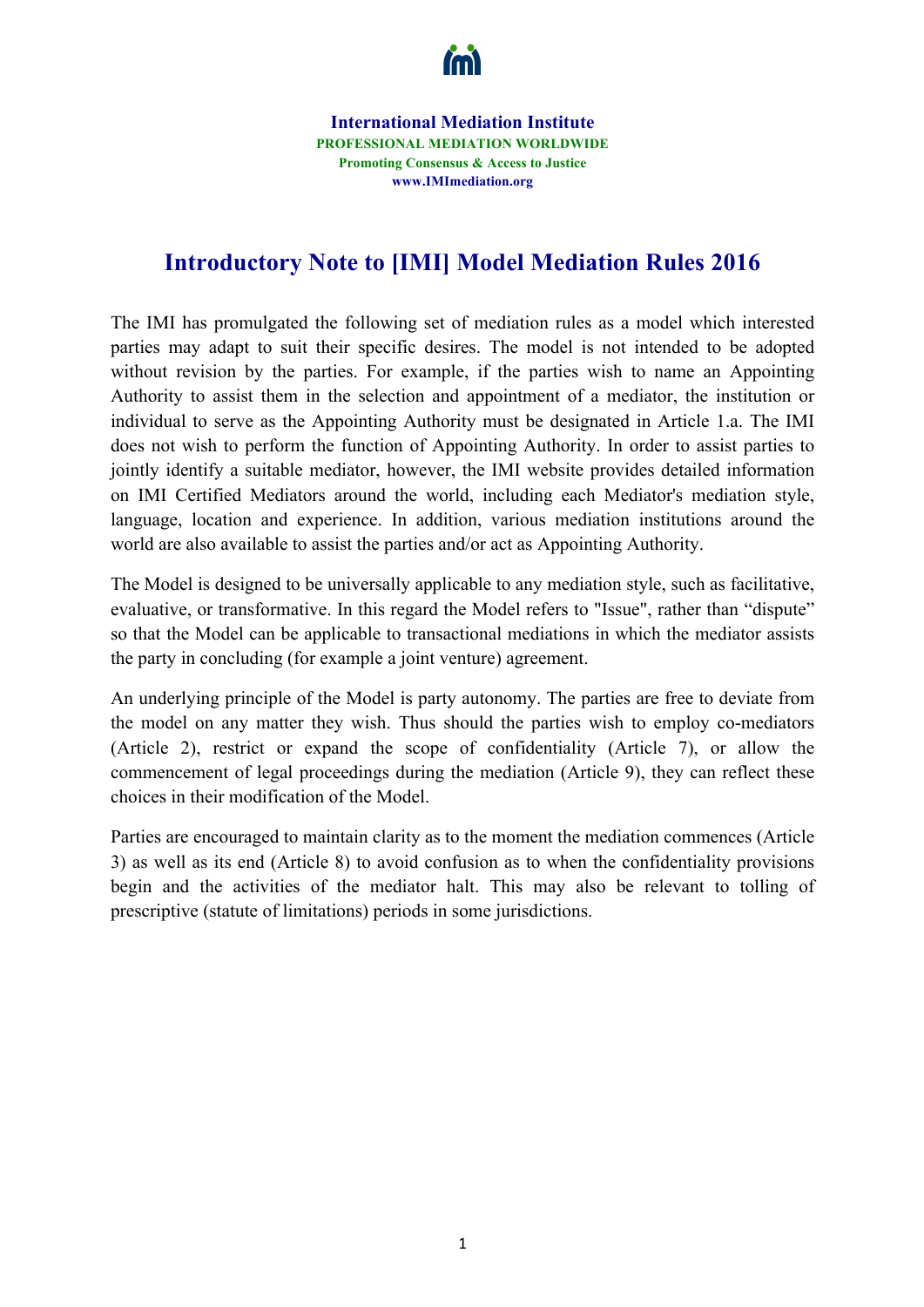# **[IMI] MODEL MEDIATION RULES 2016**

## **Article 1 - Definitions**

In these Rules, the following terms shall have the following meanings:

a. Appointing Authority means [fill in name of institution or person]

b. IMI: the Foundation "Stichting International Mediation Institute", having its registered office in The Hague.

c. Issue: the issue described in the Mediation Agreement.

d. Mediation: procedure in which the Parties make an effort to resolve their Issue under the supervision of a Mediator in accordance with the Rules.

e. Mediation Agreement: the written agreement in which the Parties agree to endeavour to resolve the Issue through Mediation, and instruct the Mediator to act as Mediator in respect of the Issue and the Mediator accepts this instruction.

f. Mediator: the person who conducts the Mediation and who is certified as an IMI Certified Mediator.

g. Party/Parties: the parties who wish to resolve the Issue through Mediation.

i. Rules: these Rules.

## **Article 2 – Appointment of the Mediator**

2.1. The Parties shall themselves appoint a mediator.

2.2. If the Parties wish to be assisted by the Appointing Authority selecting a Mediator, they must file a written request thereto with the Appointing Authority. This request must contain the names, (e-mail) addresses, telephone and fax numbers of the Parties and their representatives, if any, as well as a general description of the Issue.

2.3. Upon receipt of the request, the Appointing Authority will send to the Parties:

a. a list with the names of the Mediators who, on the basis of the description of the Issue and/or the relevant criteria stated by the Parties, are considered eligible;

b. a copy of the Rules and a copy of the Code of Conduct for IMI Certified Mediators;

c. an invoice for administrative charges.

2.4. The Parties will together select a Mediator from the aforementioned list. The Parties may then contact the Mediator directly. If the Parties do not wish to contact the Mediator directly, they must inform the Appointing Authority in writing which Mediator they have selected. Upon receipt of this letter the Appointing Authority will inform the Mediator concerned of the request and of his/her having been selected, so that the Mediator may then contact the Parties.

2.5. If the Parties fail to jointly agree on the selection of a Mediator, they (or either one of them) may request the Appointing Authority to make a written proposal for a Mediator who may be appointed by the Parties.

2.6. On acceptance of the appointment, the Mediator shall prepare a draft Mediation Agreement. The Parties and the Mediator will then sign the Mediation Agreement.

2.7. In the event the Parties are unable to agree on the place (seat of) the Mediation and/or the language(s) of the Arbitration, the Mediator shall determine these. The procedural law of the seat of the mediation shall apply to the arbitration.

## **Article 3 – Commencement of Mediation**

The Mediation will commence as soon as the Mediation Agreement has been signed by the Parties and the Mediator, unless a different time is agreed in the Mediation Agreement.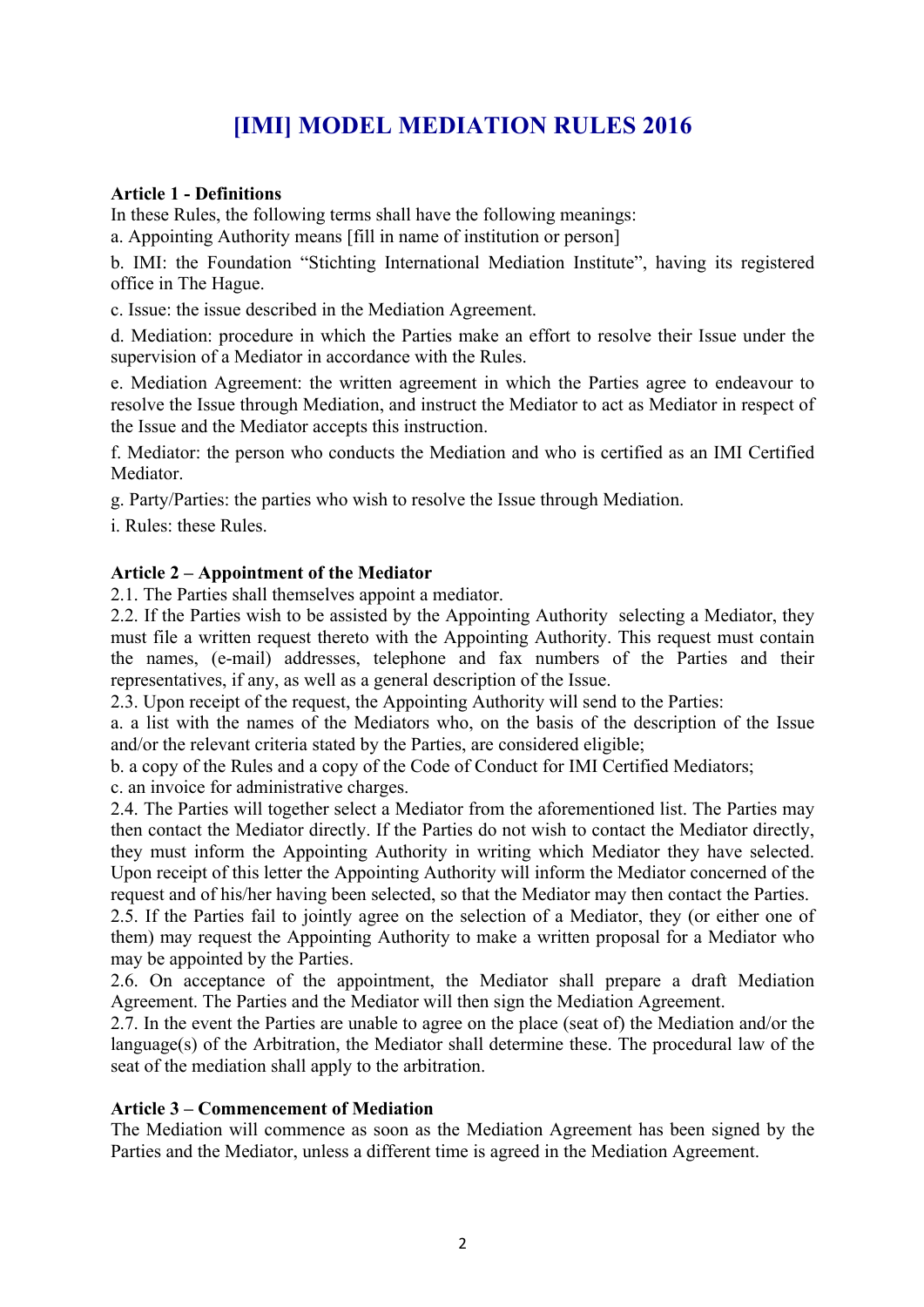## **Article 4 – Activities of the Mediator and process supervision**

4.1. The activities of the Mediator encompass the Mediation sessions, but may also comprise other activities such as reporting, contacts with the Parties (either electronically, in writing or by telephone), studying papers, contacts with third parties, and drafting up agreements, all this from the commencement of the Mediation onwards.

4.2. The Mediator shall decide, after having consulted the Parties, on the manner in which the Mediation will be conducted.

4.3. The Mediator may communicate with the Parties separately and confidentially.

4.4. The Parties and the Mediator shall do their best to ensure that the Mediation proceeds in an expeditious manner.

## **Article 5 - Voluntariness**

5.1. The Mediation shall take place on the basis of voluntariness of the Parties. Each Party, as well as the Mediator, may put an end to the Mediation at any time.

5.2. Any agreements made in the interim shall bind the Parties only insofar as the Parties confirm in writing the binding nature of these agreements in a signed agreement. They shall not be bound by the positions adopted or proposals made by them or by the Mediator during the Mediation. The Parties shall be bound only by that stated in the agreement referred to in Article 10.1 signed by the Parties.

#### **Article 6 – Privacy**

6.1. No person shall be present at Mediation sessions other than the Mediator and the Parties, or their representatives and/or advisers, if any. For the involvement of other persons in the Mediation, the consent of the Parties shall be required.

6.2. If the Mediator wishes, he/she may cause himself to be assisted clerically at the Mediation by a person designated by him for that purpose. In such event the Mediator shall ensure that such person sign a declaration of confidentially.

6.3. If either Party causes himself to be represented during the Mediation, its representative must be authorized to perform all (legal) acts that are necessary for the Mediation, including the entering into an agreement as referred to in Article 10.1. If the Mediator so requests, a written power of attorney must be produced confirming that authority of the representative.

#### **Article 7 - Confidentiality**

7.1. The entire Mediation process shall be strictly confidential and remain so after the Mediation has ended. The Parties undertake not to disclose, directly or indirectly, to any third party – including courts and arbitrators – any information concerning the Mediation, the positions adopted, proposals made or the information supplied within the Mediation, either orally or in writing.

7.2. The Parties undertake not to reveal, quote from, refer to, paraphrase or in any other way invoke any documents that have been revealed, shown or otherwise disclosed during the Mediation by any other person involved in the Mediation. This obligation shall not apply if and insofar the Party already had or could have had this information at his/her disposal independently of the Mediation. Such documents that are otherwise admissible in an arbitral or judicial proceeding will not be rendered inadmissible by reason of their use in a Mediation. By documents as referred to in this Article includes the Mediation Agreement, notes or minutes drawn up by the Parties or by the Mediator within the framework of the Mediation, the agreement referred to in Article 10.1 insofar as the Parties have agreed in accordance with Article 10.3 that it shall remain confidential, as well as other data carriers, such as audiotapes, videotapes, photographs and digital files in whatever form.

7.3. The provisions of Articles 7.1 and 7.2 also apply to the Mediator.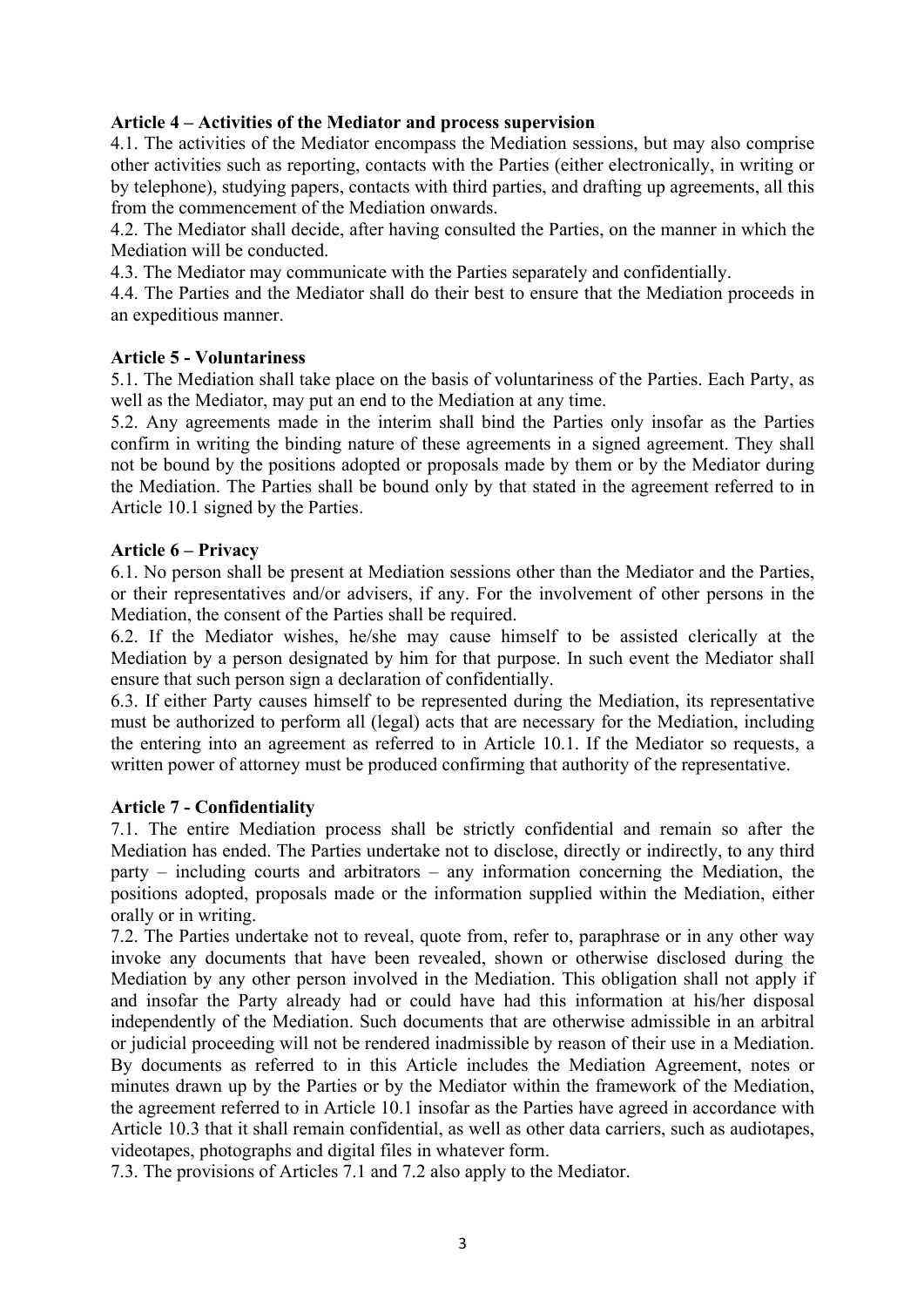7.4. The Parties herewith waive the right to, at law or otherwise, use anything that has transpired during the Mediation in evidence against each other and/or against the IMI, (former) board members of the IMI or persons employed with or otherwise involved with the IMI, examine or cause each other, the Mediator or other persons involved in the Mediation to be examined as a witness or otherwise regarding information supplied and/or recorded during or in connection with the Mediation, or regarding the contents of the agreement as referred to in Article 10.1, all this to be construed in the widest sense possible.

7.5. All information supplied to the Mediator by either Party in the absence of the other Party, shall be treated by the Mediator as confidential, unless and insofar as the Party in question has explicitly given its consent to the disclosure of that information during the Mediation.

7.6. The provisions of Articles 7.1 to 7.5 shall not apply in the case of:

a. information concerning criminal acts in respect of which there exists a statutory obligation to report or a statutory right to report,

b. information concerning the threat of a criminal act, and

c. complaints, disciplinary or liability proceedings against the Mediator. In such event the Mediator shall be released from his/her obligation to observe confidentiality insofar as may be necessary in order to defend himself against the claims and/or make a claim under his/her professional liability insurance.

## **Article 8 – End of the Mediation**

8.1. The Mediation shall end:

a. by the signing by the Parties of the agreement referred to in Article 10.1;

b. by a written statement from the Mediator to the Parties stating that the Mediation has ended;

c. by a written statement from either Party to the other Party or Parties and to the Mediator stating that it withdraws from the Mediation.

8.2. Termination of the Mediation shall leave the obligations of confidentiality and payment of the Parties under the Mediation Agreement intact.

#### **Article 9 – Other proceedings**

9.1. Any legal or similar proceedings already pending on commencement of the Mediation regarding the Issue or parts thereof – with the exception of steps to safeguard rights – shall be stayed by the Parties for the duration of the Mediation.

9.2. The Parties undertake for the duration of the Mediation not to institute any proceedings as referred to in Article 9.1 against each other, with the exception of steps to safeguard rights.

9.3. If a Party takes steps to safeguard rights, or institutes proceedings other than those referred to in Article 9.1, that Party shall be obliged to notify this to the Mediator and to the other Party or Parties within 24 hours after having taken such steps or after having instituted such proceedings.

#### **Article 10 - Recording the outcome of the Mediation**

10.1. The Mediator shall see to it that the agreements made by the Parties are properly recorded in an agreement. The Parties shall be responsible for the contents of the agreement. The Parties shall have the right to call in the advice of an external expert.

10.2. The Mediator shall not be liable for the contents of the agreement concluded by the Parties nor for any damage that may arise from the same.

10.3. The Parties shall jointly decide and record in writing to what extent the contents of the agreement concluded shall remain confidential. The contents of the concluded agreement may in any case be submitted to a court if necessary in order enforce the agreement.